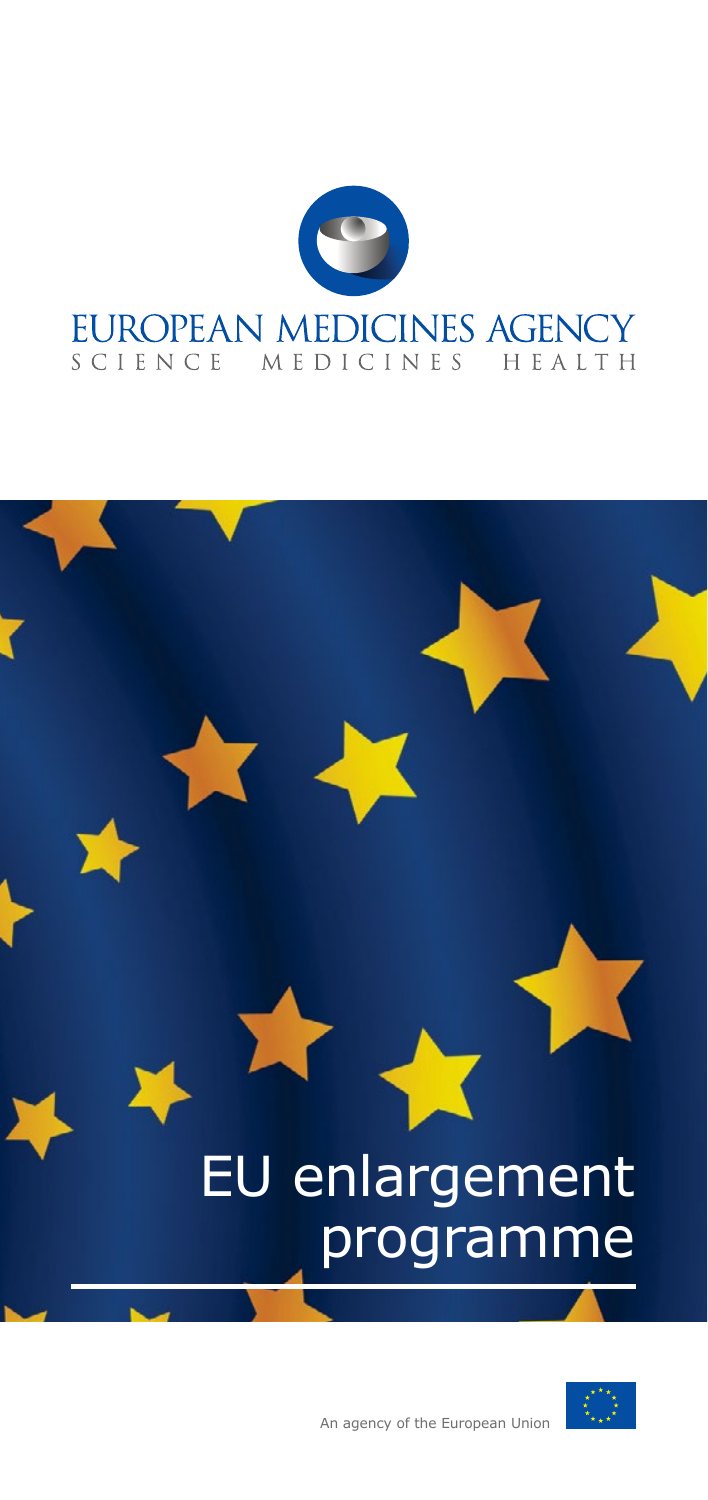# **About the IPA programme**

The Instrument for Pre-accession Assistance (IPA) programme was launched by the European Commission in 2009 to support the participation of beneficiaries in the activities of the European Medicines Agency.

Following Croatia's accession to the European Union (EU) on 1 July 2013, the programme beneficiaries are:

- Albania;
- Bosnia and Herzegovina;
- the former Yugoslav Republic of Macedonia;
- Iceland;
- Kosovo (under UNSC Resolution 1244/99);
- Montenegro;
- Serbia;
- Turkey.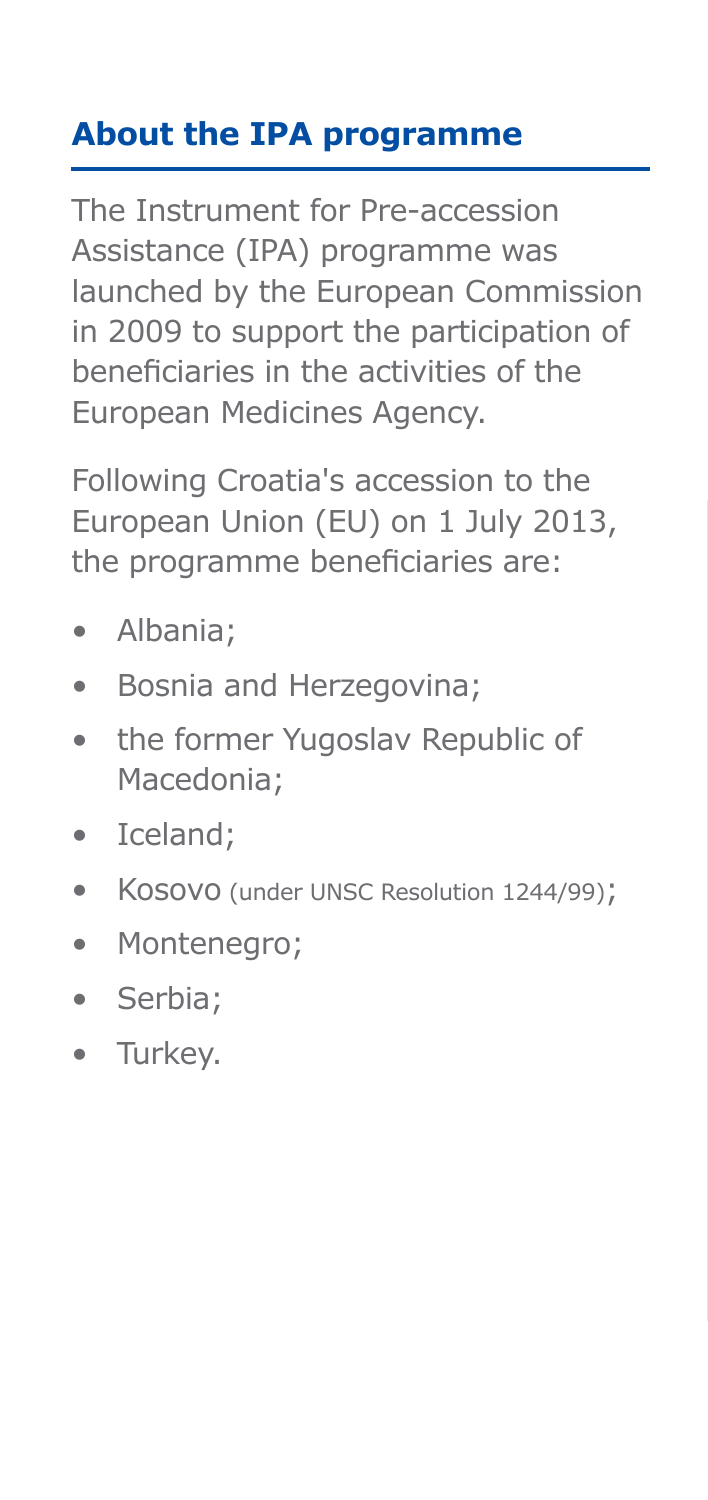## **About the Agency**

The European Medicines Agency is the EU body responsible for the scientific evaluation and monitoring of medicines within the 'centralised procedure', a procedure that allows a marketing authorisation (licence) to be obtained for a medicine simultaneously in all EU countries, on the basis of a single application.

#### **Scope of the IPA programme**

In the context of medicinal products, the IPA programme is designed to establish between the Agency and the beneficiaries an open dialogue and working mechanisms that facilitate the harmonisation of technical standards, the adoption of legislative requirements, and the smooth integration of the beneficiaries' representatives into the work of the Agency.

In the EU legislative framework for medicines, there are a large number of directives and regulations relating to the issuing of marketing authorisations and to the economic regulation of the pharmaceutical market that need to be applied and implemented effectively.

The body of knowledge relating to this implementation is constantly evolving as the EU scientific committees and their working parties develop guidelines and gain experience in new therapies and new technologies.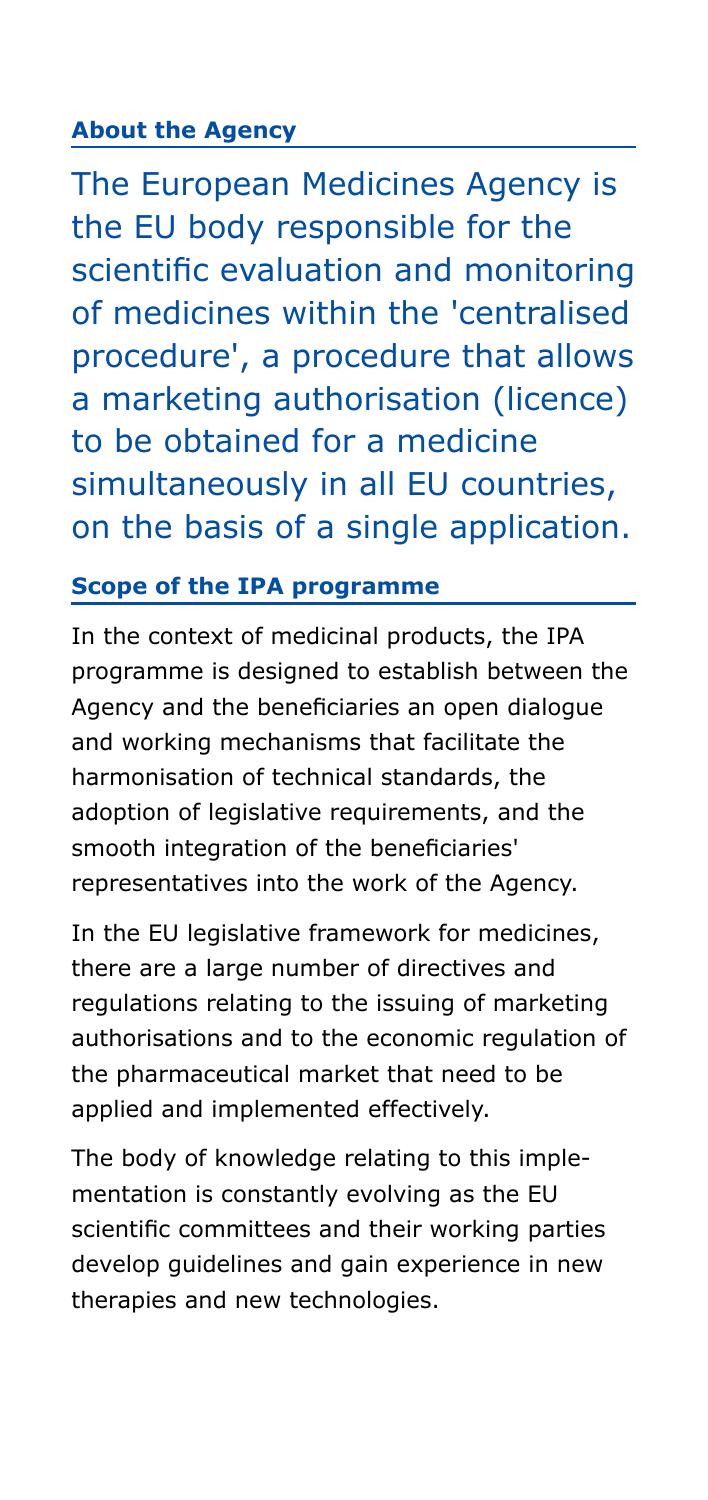Without any involvement in these procedures, it is extremely difficult to acquire the necessary knowledge to be able to participate in the EU regulatory system for medicines.

#### **Target groups**

The target groups are the beneficiaries' national competent authorities dealing with the regulation of medicines for human and veterinary use, their information officers, legal officers, scientists and stakeholders.

#### **Aims of the programme**

The main aim of the IPA programme is to build contacts and relationships between the Agency and the beneficiaries' national competent authorities responsible for medicines, in preparation for their future collaboration in the EU regulatory network. This should enable the Agency, the existing Member States and the beneficiaries to work as equal, mutually respected partners from the day of accession.

To achieve this aim, the programme offers assistance to the beneficiaries' national competent authorities in aligning their standards and practices with those established in the EU.

A specific activity of the project is to contribute to the creation of communication and information exchange systems that enable the effective participation of the beneficiaries in the networks of the EU regulatory system for medicines.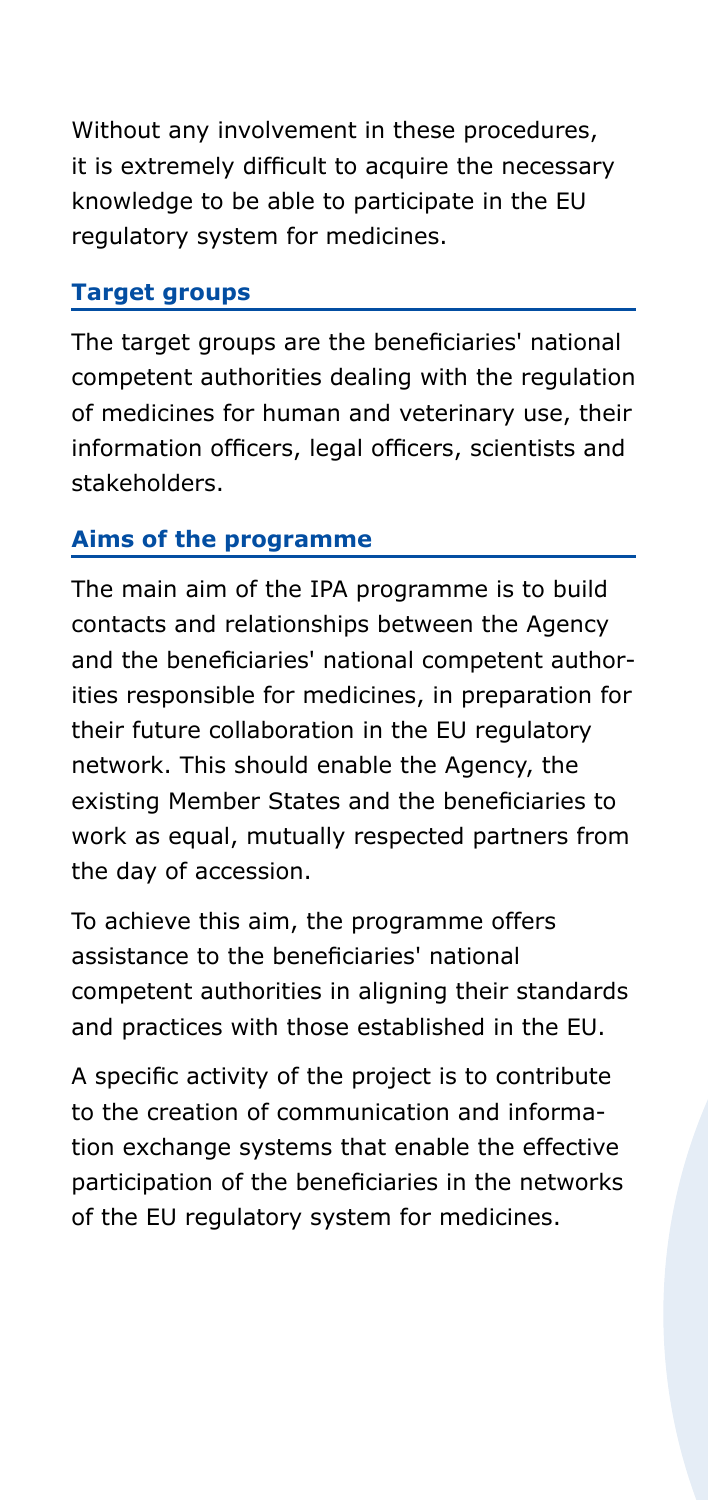## **Programme activities**

- Invitation of representatives of the beneficiaries to participate in Agency meetings and training courses as observers, as well as in external training courses.
- Organisation of ad hoc training events to establish contacts in a structured forum for exchanging views, providing an overview of the EU legislation governing the regulation of medicinal products, and identifying areas where additional action might be needed.